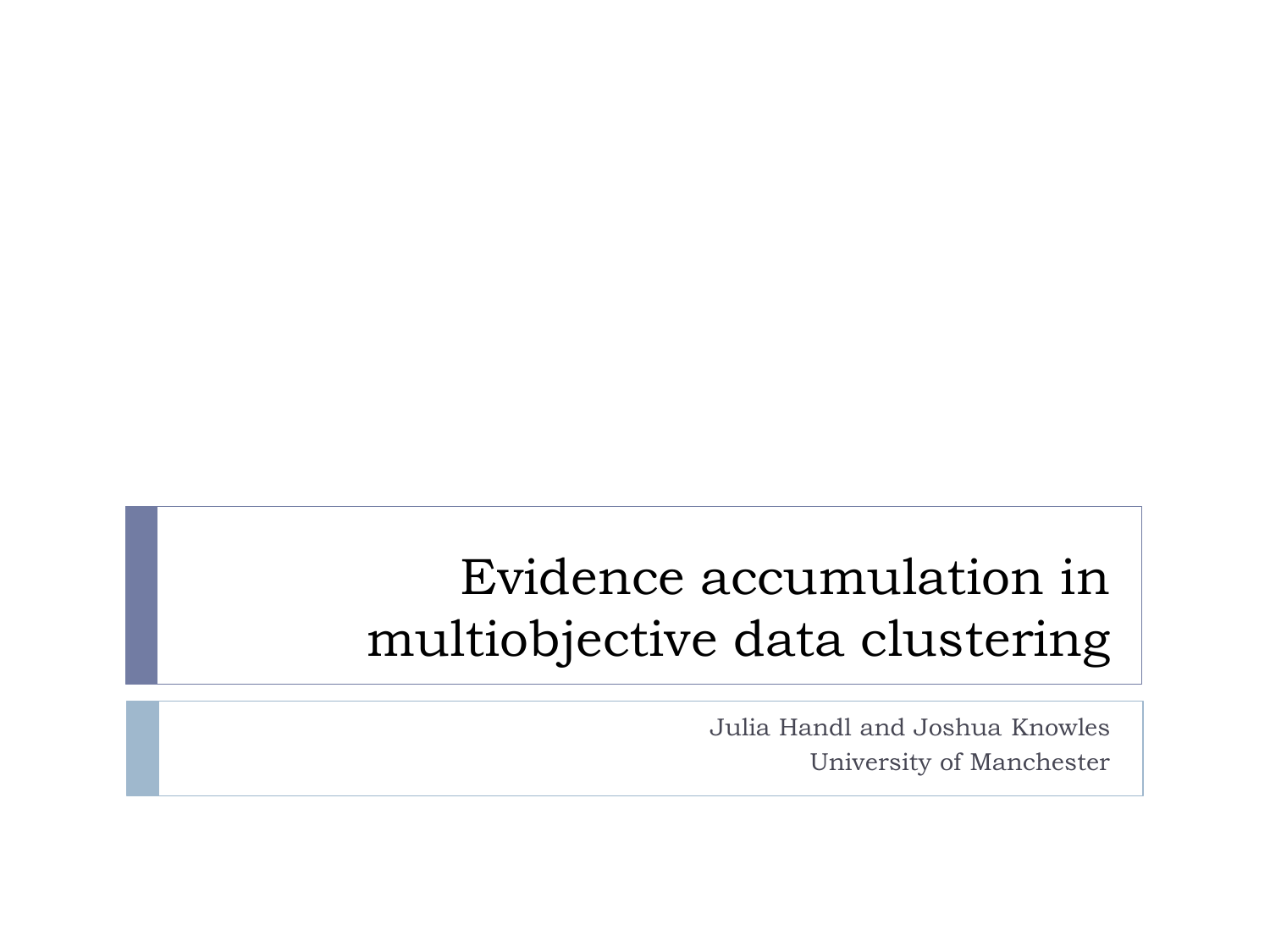## ▶ Data clustering

Unsupervised classification. Finding groups of data items that are similar "in some sense".



## **Data clustering**

Introduction

Research focus

**Experiments**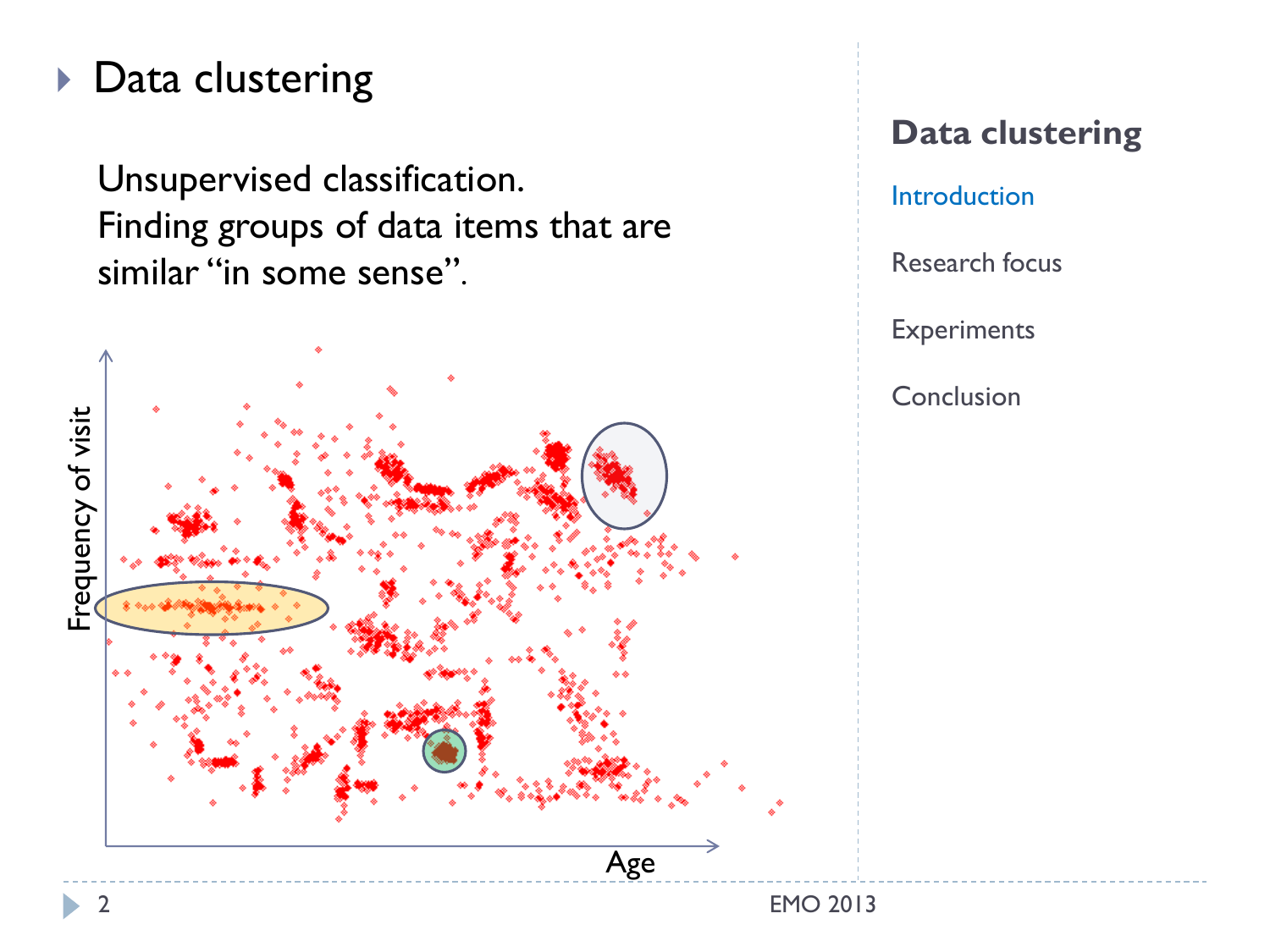## ▶ Evidence accumulation



The  $N \times N$  co - association matrix is

assigned to the same cluster, e.g. times data items i and j have been where  $m_{ij}$  indicates the number of then defined as  $C(i, j) = \frac{m_{ij}}{l}$ *M m*  $C(i, j) =$ 

This can be used to construct a dissimilarity matrix for a further clustering step.

(Fred & Jain, 2005)

 $\overline{\phantom{a}}$  $\mathsf{L}$  $\mathbf{r}$  $\mathbf{r}$  $\mathbf{r}$  $\mathbf{r}$  $\mathbf{r}$  $\mathbf{r}$  $\overline{\phantom{a}}$ 

 $\bigg($ 

1

 $\setminus$ 

*M*

*m*

*m*

*m*

*M*

*M*

**Evidence accumulation** Introduction Research focus Experiments Conclusion



 $\overline{\phantom{a}}$  $\overline{\phantom{a}}$  $\overline{\phantom{a}}$  $\overline{\phantom{a}}$  $\overline{\phantom{a}}$  $\overline{\phantom{a}}$  $\overline{\phantom{a}}$  $\overline{\phantom{a}}$  $\overline{\phantom{a}}$ 

1

*M*

*m*

*m*

*m*

*M*

*M*

 $m_{12}$   $m_{13}$   $m_{14}$ 

 $\frac{31}{2}$   $\frac{m_{32}}{25}$  1  $\frac{m_{34}}{25}$ 

*M*

*m*

*M*

*m*

*m*

*M*

 $\frac{41}{4}$   $\frac{m_{42}}{4}$   $\frac{m_{43}}{4}$ 

*M*

*m*

*m*

*M*

*m*

*M*

 $\frac{21}{2}$  1  $\frac{m_{23}}{25}$   $\frac{m_{24}}{25}$ 

 $\int$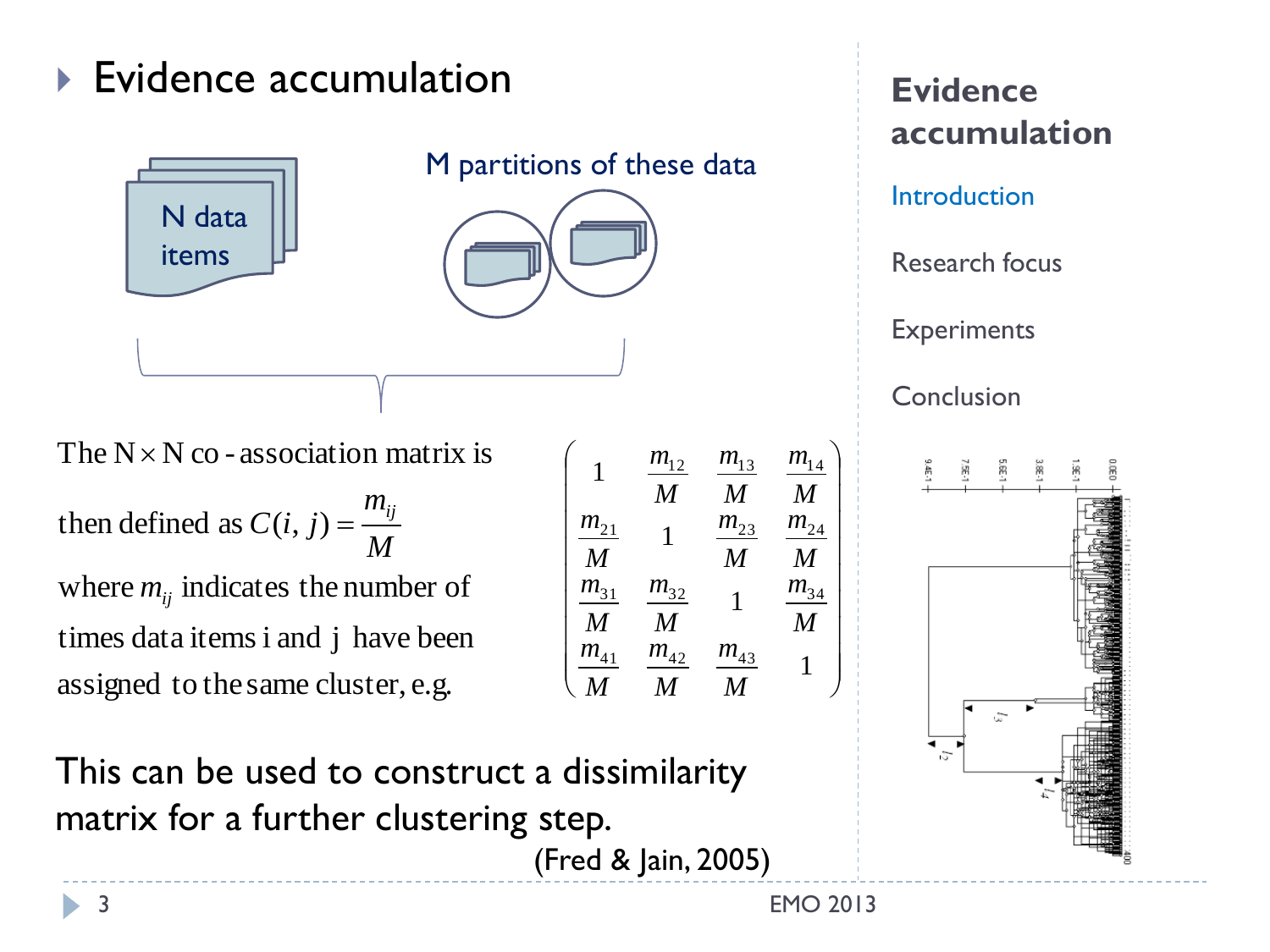**Multiobjective clustering** 

Use of an MOEA to optimize more than one clustering criterion simultaneously (MOCK).

(Handl & Knowles, 2007)



**Multiobjective clustering**

**Introduction** 

Research focus

**Experiments**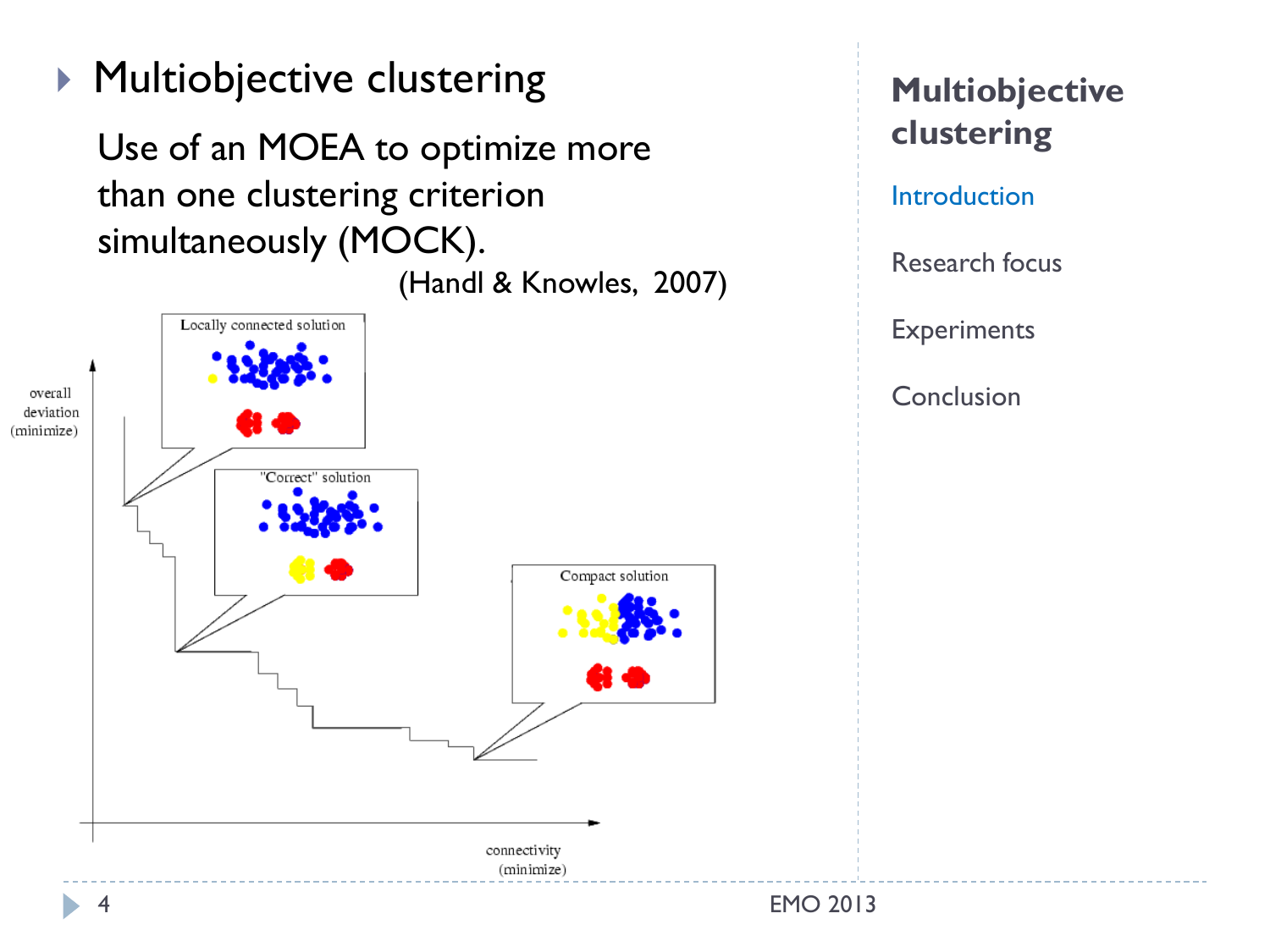## Previously:

- MOCK returns a set of solutions (Pareto front approximation)
- A single preferred solution is selected from the front (model selection)
- Research question: Could we better exploit the information intrinsic to this "ensemble" of solutions?
	- Improved accuracy?
	- Support for model selection?
	- Insight into data?
- ▶ Use of Evidence Accumulation to "postprocess" MOCK's clustering solutions

### **MOCK**

Introduction

Research focus

**Experiments**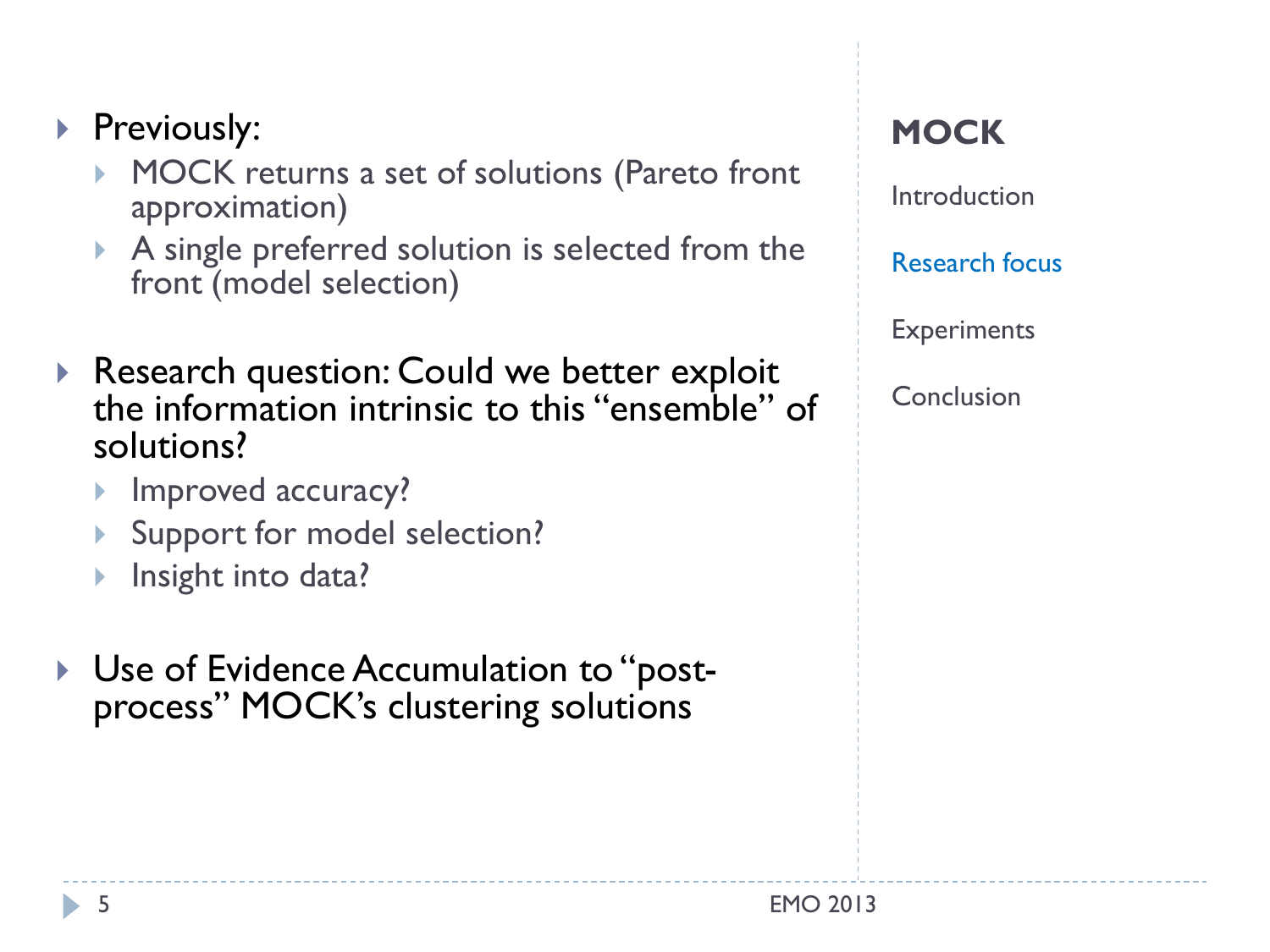# **Methods to generate input partitions**



**Input partitions** Introduction Research focus **Experiments Conclusion**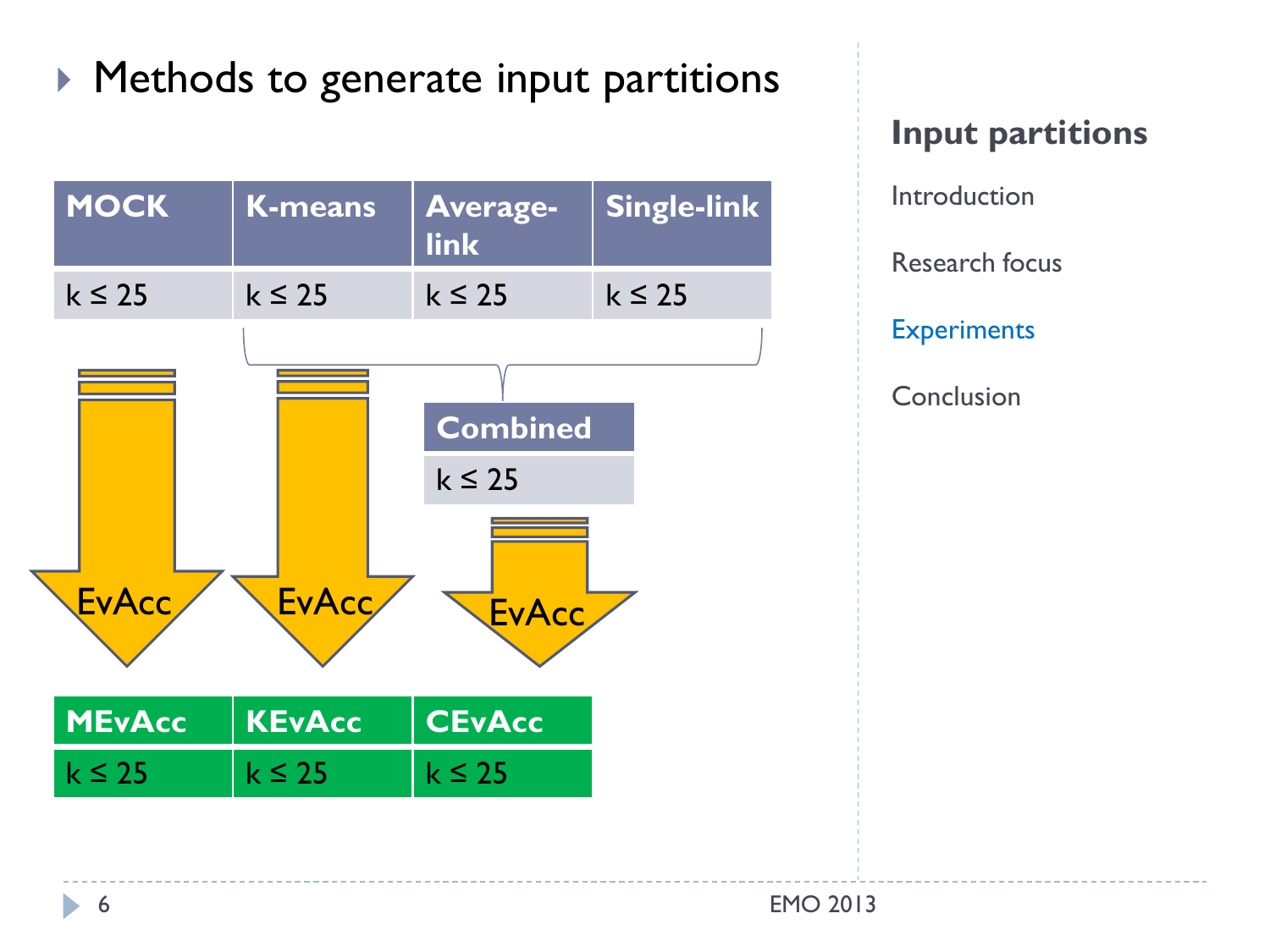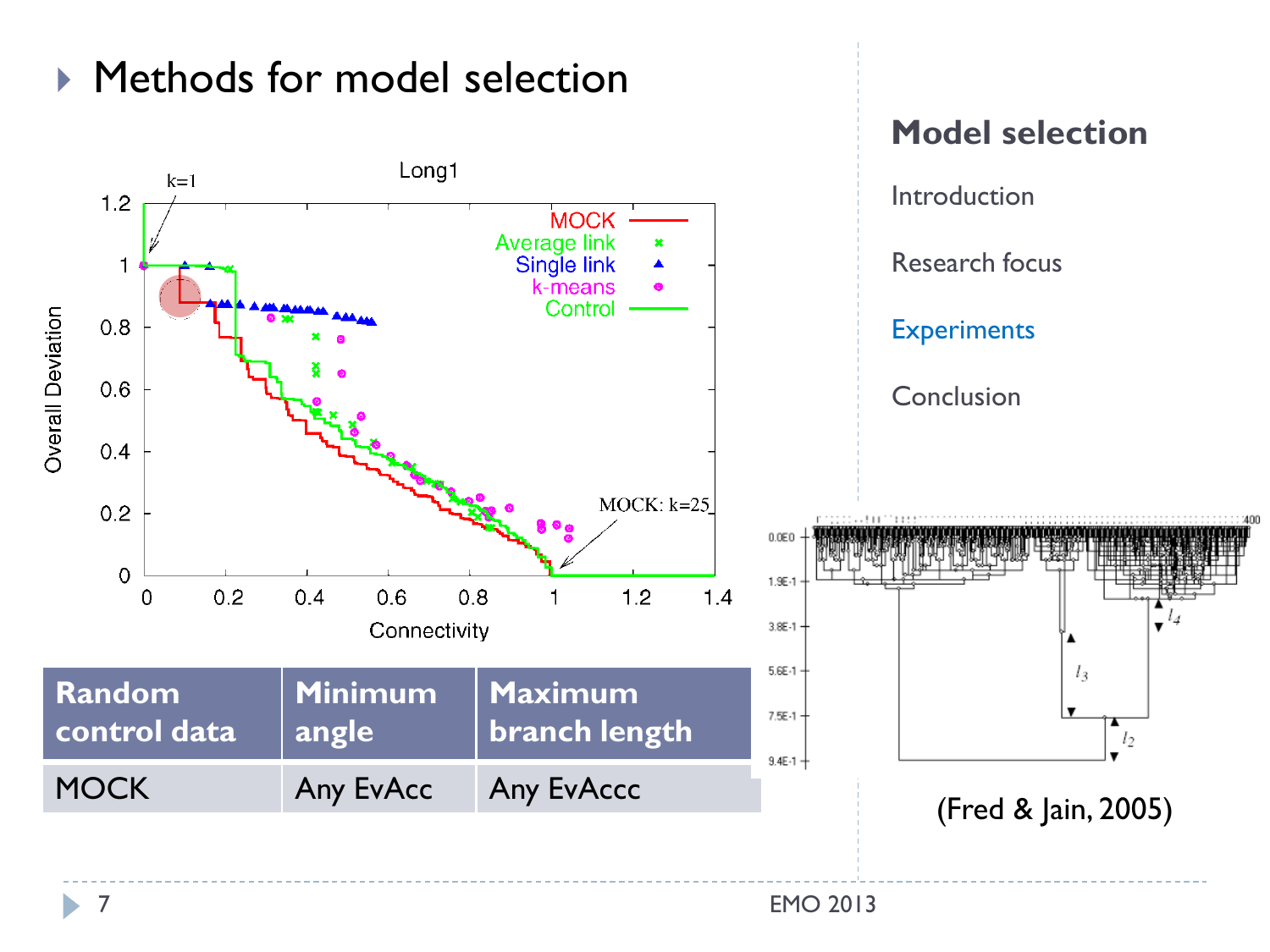## ▶ Test suite of Gaussian clusters



**Generator** available online; Parameters in paper; 21 runs per instance.

#### **Data sets**

Introduction

Research focus

**Experiments** 

|               | Name   Dimensionality    | Number of Instances<br>clusters |                 |
|---------------|--------------------------|---------------------------------|-----------------|
| $3d-4c$       | $\overline{3}$           |                                 | $\overline{10}$ |
| $3d-6c$       | $\overline{\phantom{a}}$ | 6                               | $\overline{10}$ |
| $3d-8c$       | $\overline{3}$           | 8                               | 10              |
| $10d-4c$ $10$ |                          | $\overline{4}$                  | 10              |
| $10d-6c$      | $\overline{10}$          | $\overline{6}$                  | $\overline{10}$ |
| 10d-8c        | $\overline{10}$          | 8                               | $\overline{10}$ |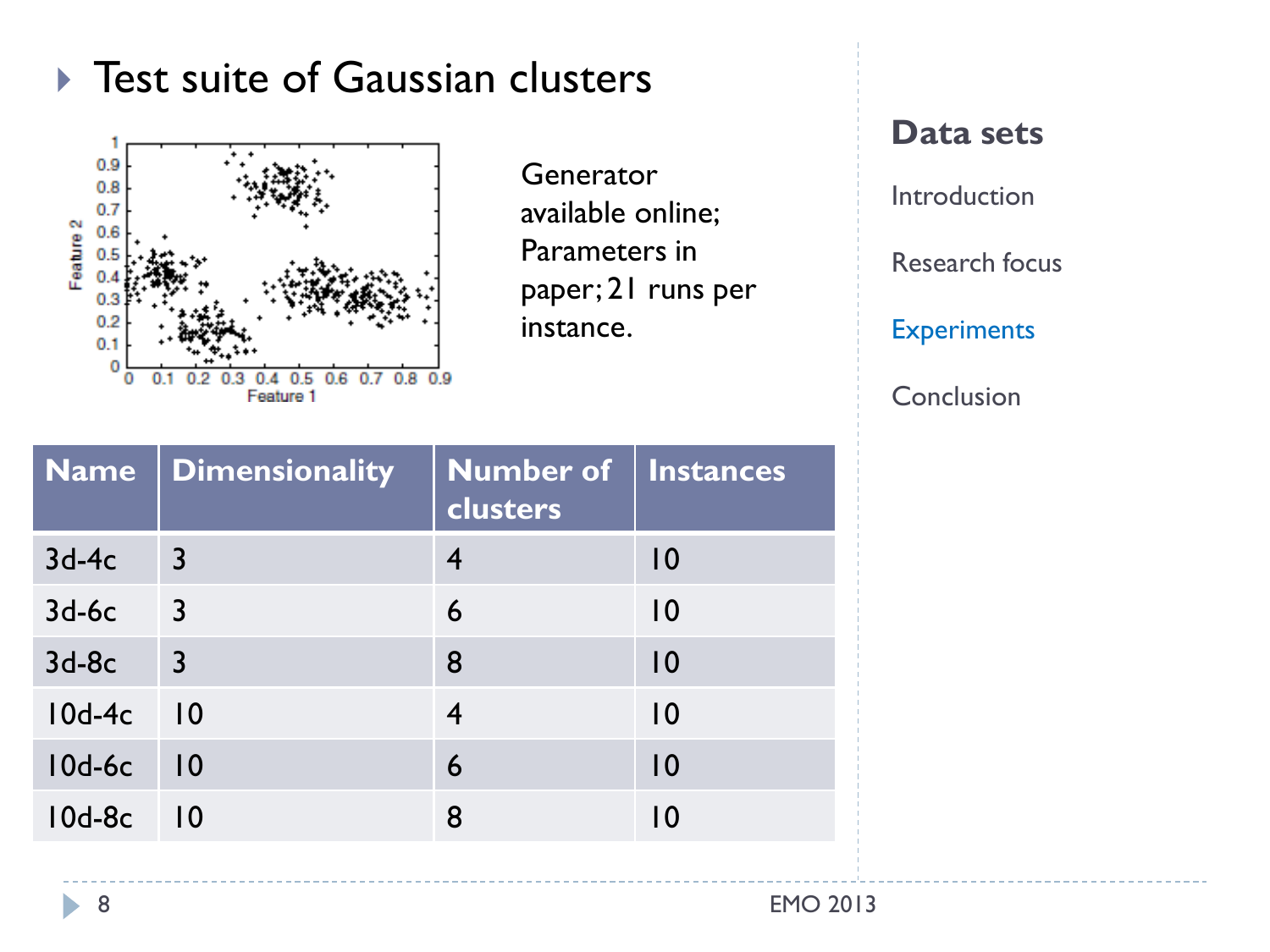- ▶ Performance evaluation
	- **Visualization in bi-objective space** (attainment fronts)
	- External validation (Adjusted Rand Index)
		- Best *generated*
		- Best *selected*
	- Size of solutions sets

**Performance evaluation**

Introduction

Research focus

**Experiments**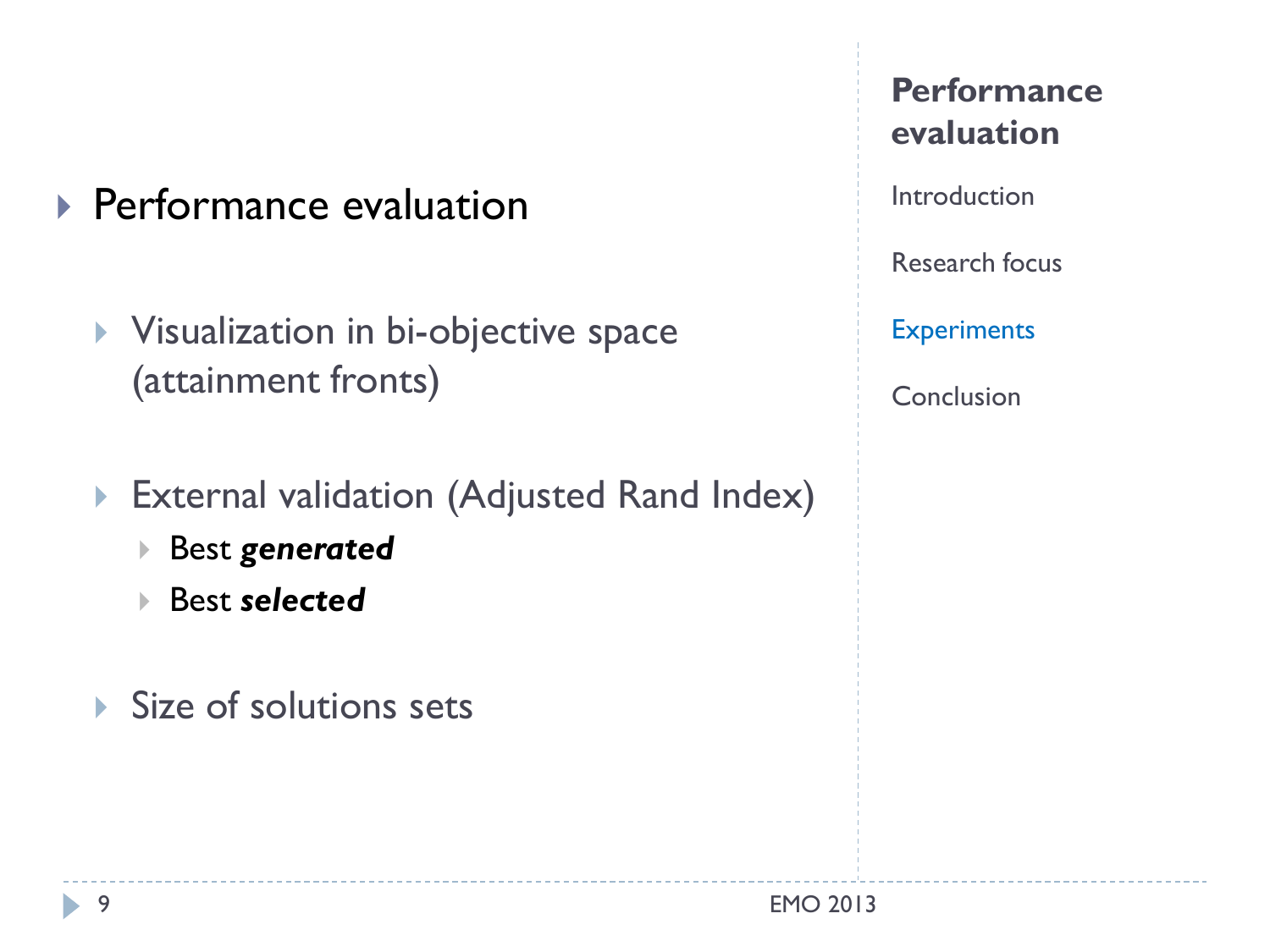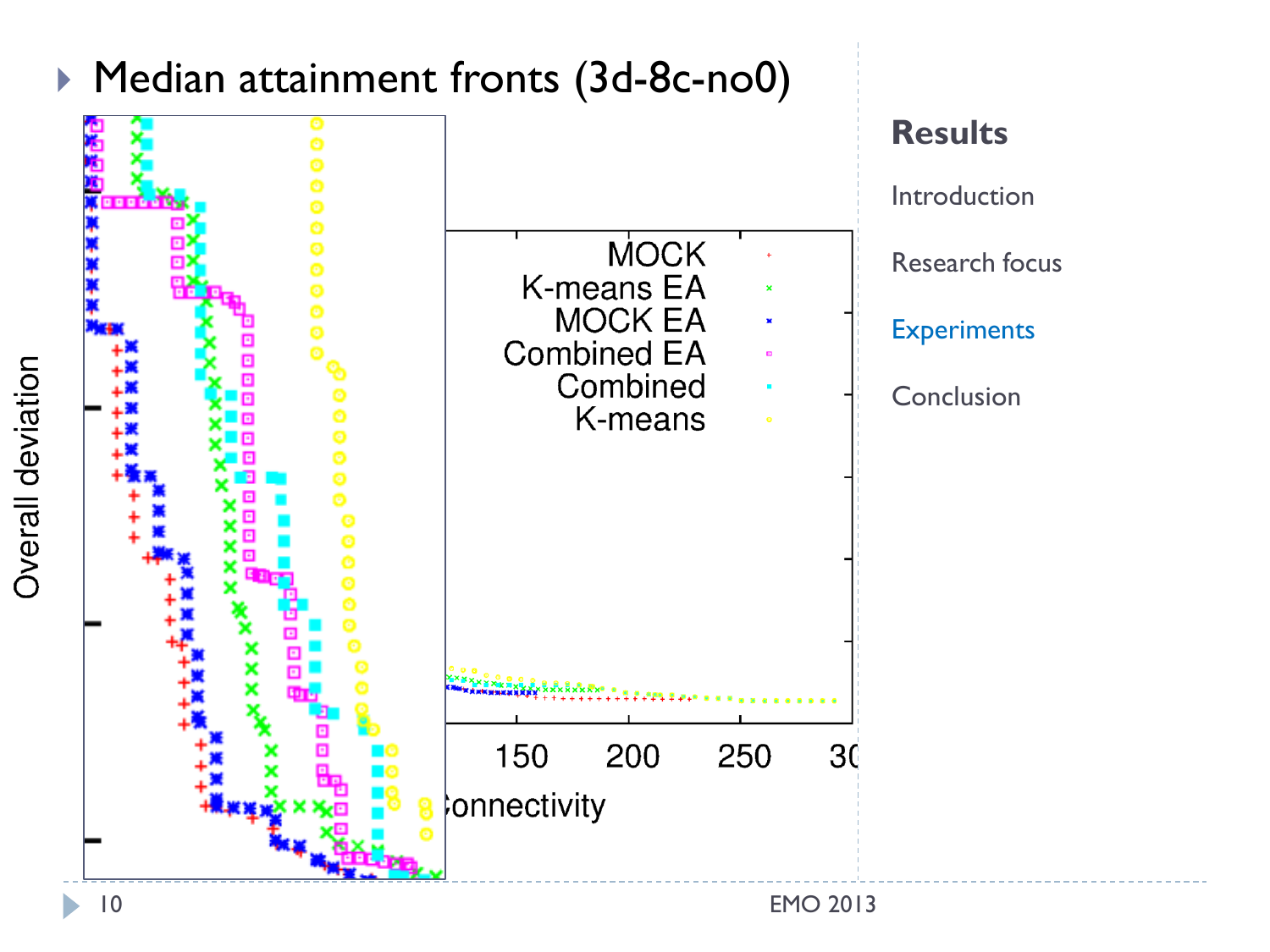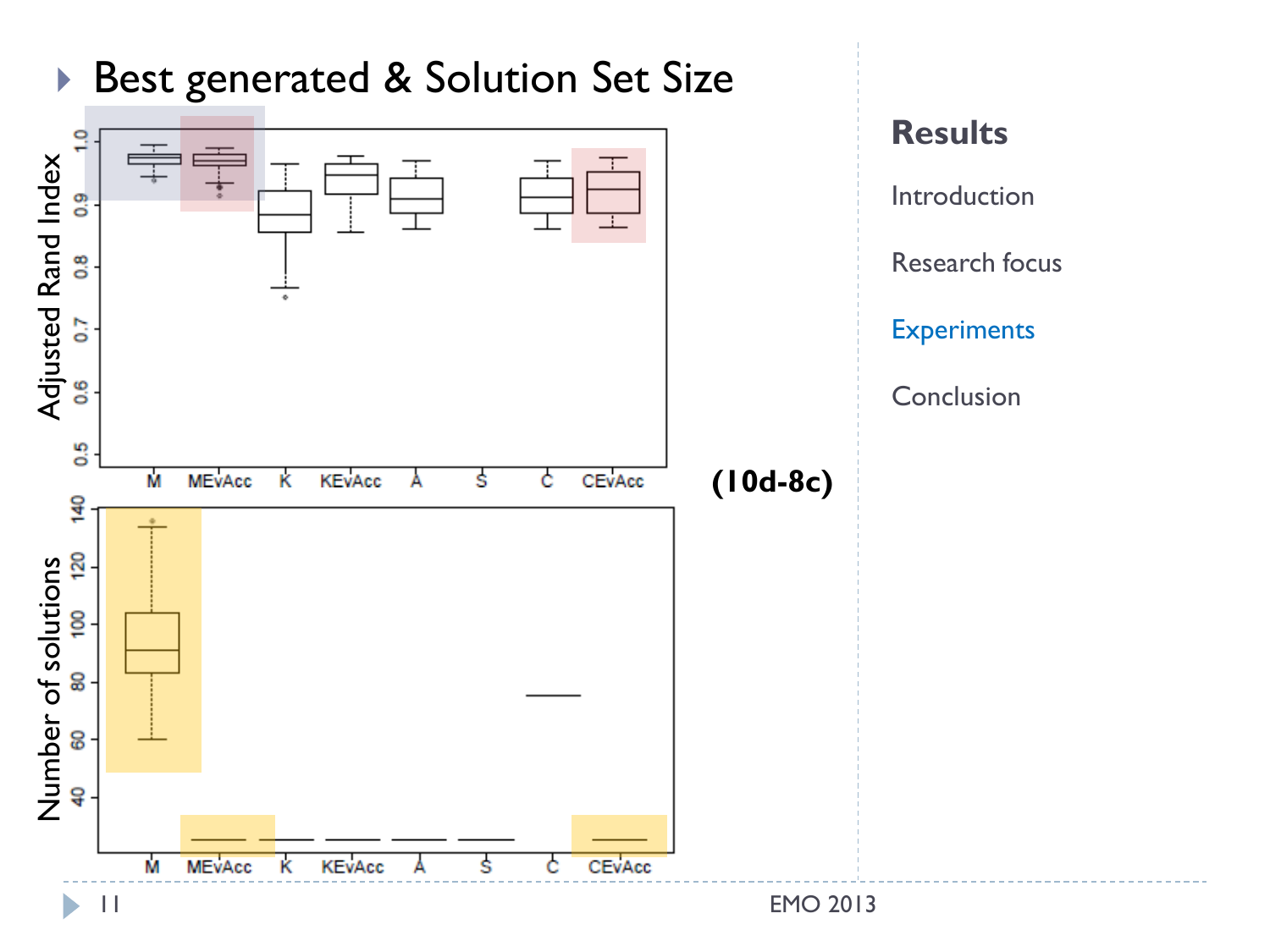## ▶ Best selected

å,

ክ

S

8

b



Dendroomm

MOON



Dandrogram

**MOCK** 

**Results** Introduction Research focus **Experiments Conclusion** Legend:

 $k=4$ 

**k=6** 

Minimum angle Maximum branch length Random control data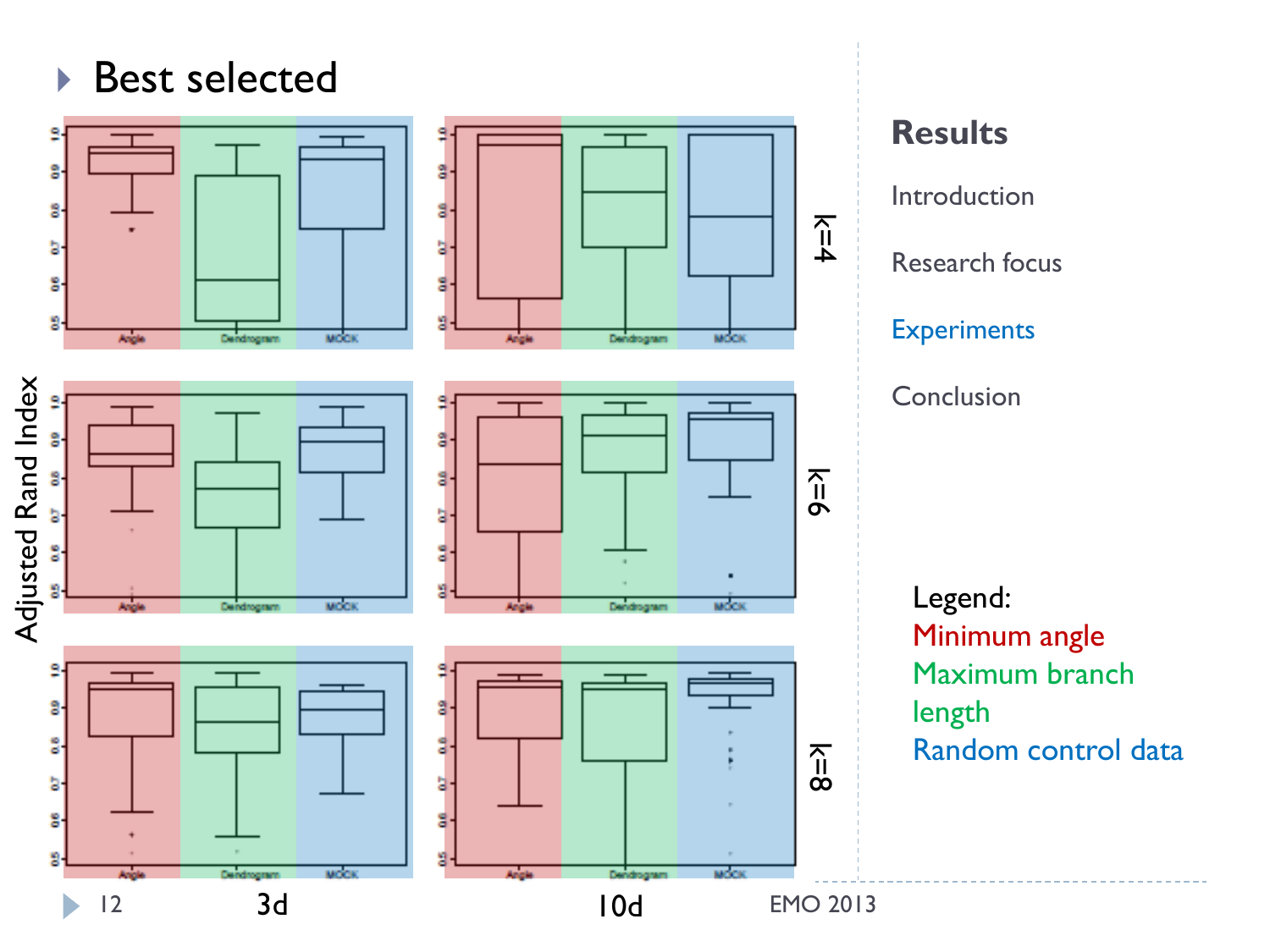# $\triangleright$  Key findings

### **MOCK with Evidence Accumulation:**

- Small decrease in average optimization performance and external validity
- Significant reduction in size of solution sets

- ▶ Different inputs to Evidence Accumulation:
	- Best performance for clustering input from **MOCK**
	- ▶ To some extend, Evidence Accumulation appears to "implicitly optimize" MOCK's objectives

#### Solution selection:

**Inconsistent performance (potential for** hybridization?)

### **Key findings**

Introduction

Research focus

**Experiments**